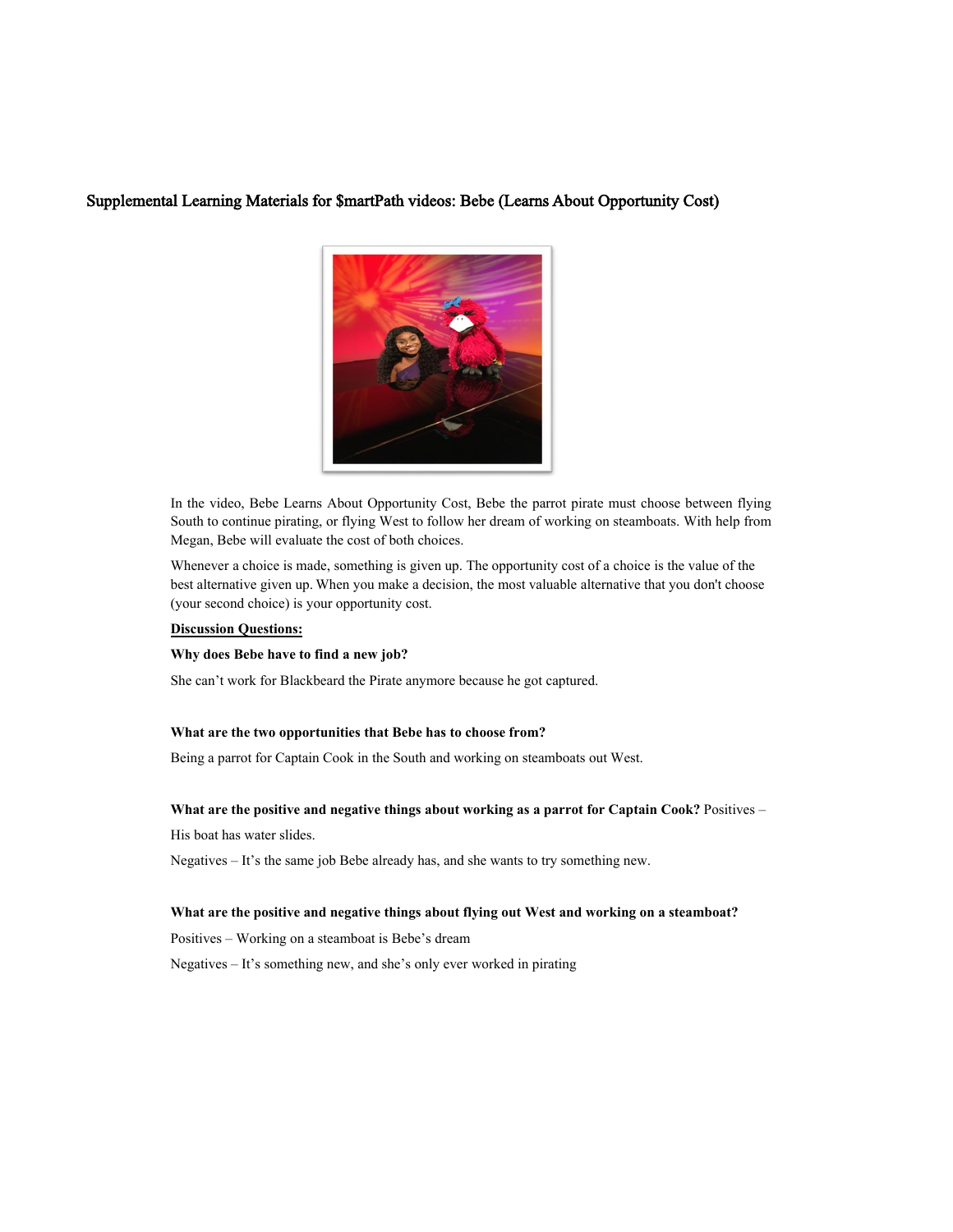## Supplemental Learning Materials for \$martPath videos: Bebe (Learns About Opportunity Cost)

**What is Bebe's second choice called; the option she does NOT choose?** Opportunity cost.

**What is the opportunity cost if Bebe chooses to fly out West and work on a steamboat?** Bebe gives

up the chance to ride on the water slides.

### **What is the opportunity cost if Bebe chooses to work for Captain Cook in the South?**

She gives up the chance to try something new and achieve her dream.

### **What opportunity did Bebe decide to choose? Which choice was the opportunity cost? Do you agree with her choice?**

She chose to fly out west and work on a steamboat. The opportunity cost was working for Captain Cook on the boat with water slides.

Answers may vary.

**Think of a time when you had to decide between different choices. What choice did you make? What was the opportunity cost of that choice? (note to teacher/parent: all the choices that aren't picked are not the opportunity cost of a decision; only the next best one, or the one that's the second choice.)** 

Answers may vary.

### **Additional Children's Literature Recommendations:**

*Uncle Jed's Barbershop* **by Margaree King Mitchell**



Teaches children about opportunity cost, specialization and accomplishing goals.